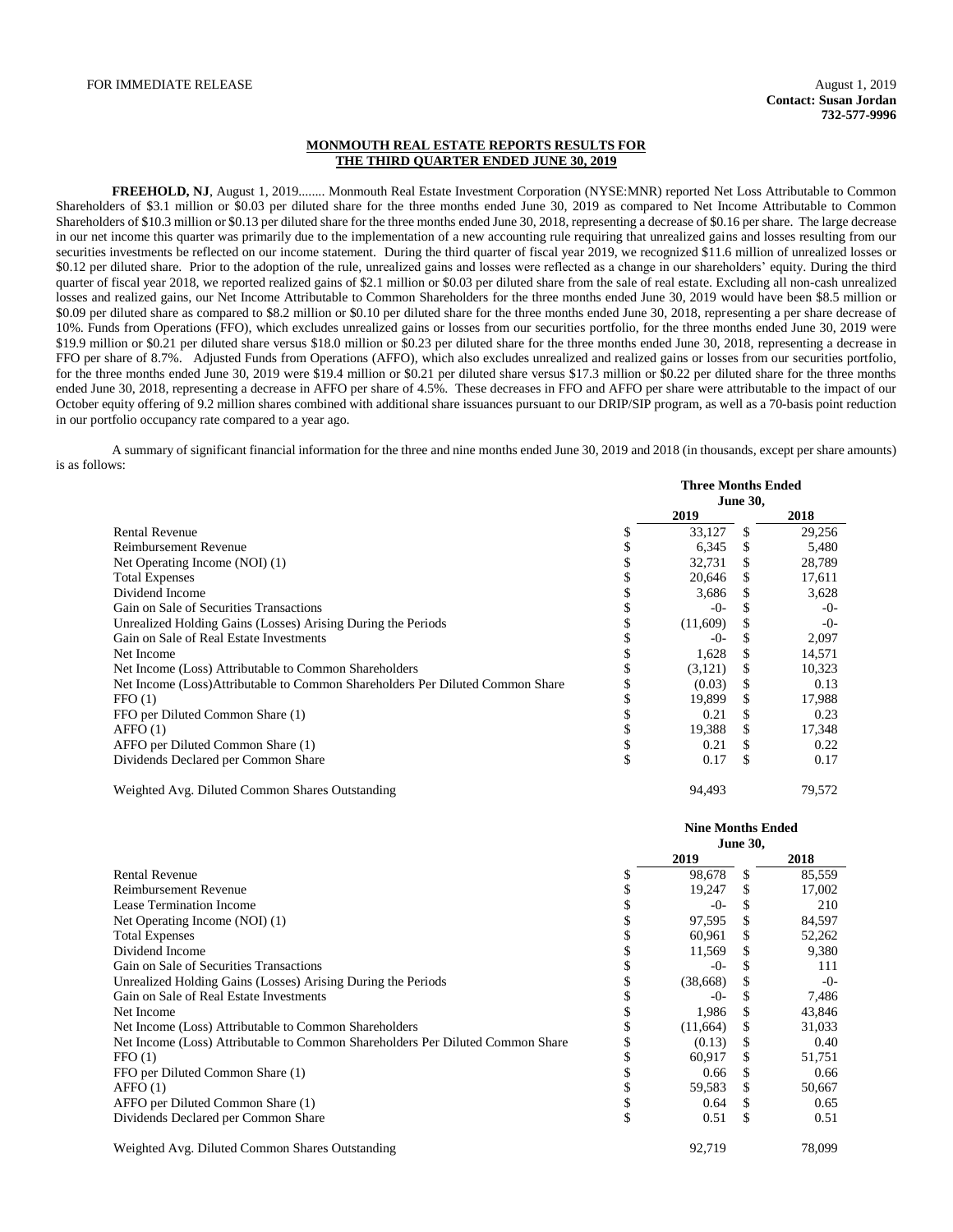A summary of significant balance sheet information as of June 30, 2019 and September 30, 2018 (in thousands) is as follows:

|                                                                           | <b>June 30, 2019</b> | <b>September 30, 2018</b> |
|---------------------------------------------------------------------------|----------------------|---------------------------|
| Real Estate Investments                                                   | 1.601.163            | 1.512.513                 |
| Securities Available for Sale at Fair Value                               | 171.040              | 154.921                   |
| <b>Total Assets</b>                                                       | 1.835.183            | 1,718,378                 |
| Fixed Rate Mortgage Notes Payable, net of Unamortized Debt Issuance Costs | 734.095              | 711.546                   |
| Loans Payable                                                             | 126.187              | 186,609                   |
| Total Shareholders' Equity                                                | 953.772              | 797.906                   |

Michael P. Landy, President and CEO, commented on the results for the third quarter of fiscal 2019,

"Our FFO per share decreased by \$0.02 or 8.7% and our AFFO per share decreased by \$0.01 or 4.5% from the prior year quarter. This decrease was primarily attributable to the timing impact of equity issuance over the past year as well as a 70-basis point reduction in our overall occupancy rate to 98.9% versus the prior year period. Going forward, we expect our recent \$25.5 million acquisition leased to Toyota for ten years, our 50-basis point increase in our overall occupancy rate since the quarter end, which was primarily the result of a new 10-year lease with Amazon, as well as our substantial \$219.2 million acquisition pipeline to positively contribute to our per share earnings in the ensuing quarters."

"We are pleased to report continued growth across multiple fronts. During the quarter we:

- Increased our Gross Revenue by 12% over the prior year period to \$43.2 million;
- Increased our Net Operating income by 14% over the prior year period to \$32.7 million;
- Increased our gross leasable area (GLA) by 6% over the prior year period to 21.8 million square feet;
- Renewed seven and re-leased two of the eleven leases scheduled to expire in Fiscal 2019. These seven lease renewals, along with two properties that were re-tenanted, comprising 1.3 million square feet resulted in a 3.9% weighted-average increase in GAAP rent, and have a weighted-average lease term of 7.4 years;
- Maintained a high occupancy rate of 98.9% throughout the quarter;
- Increased our overall occupancy rate by 50-basis points to 99.4%, effective July 1, 2019, with the execution of a ten-year lease agreement to Amazon for our 92,000 square foot facility located in Charleston, SC;
- Maintained our weighted average lease maturity at 7.8 years over the prior year period;
- Increased our annualized average base rent per occupied square foot by 6% to \$6.23 from the prior year quarter;
- Reduced our weighted average interest rate on our fixed-rate debt by 8 bps to 4.03% over the prior year period;
- Maintained our weighted average debt maturity on our fixed-rate debt at 11.5 years;
- Reduced our Net Debt to Adjusted EBITDA to 6.2x from 6.4x in the prior quarter;
- Raised \$16.8 million (including dividend reinvestments of \$4.4 million) from our Dividend Reinvestment and Stock Purchase Plan, representing a 27% participation rate;
- Raised \$12.8 million in net proceeds from our Preferred Stock At-The-Market Sales Program as well as an additional \$6.6 million in net proceeds subsequent to the quarter end; and
- Subsequent to the quarter end, acquired one brand new Class A property leased for ten-years to Toyota comprising 350,000 square feet, for a cost of \$25.5 million."

"Our \$219.2 million acquisition pipeline currently contains four new build-to-suit properties comprising 1.5 million total square feet. These properties have a weighted-average lease term of 14.5 years, with FedEx representing 50% of the 1.5 million square feet and Amazon representing 40%. In keeping with our business model, these projects are all leased to investment grade tenants. Subsequent to the quarter end, we acquired a brand new 350,000 square foot industrial building for \$25.5 million, leased for 10 years to Toyota in Lafayette, IN. Thus far in fiscal 2019, we have acquired three buildings comprising 824,000 square feet for a total purchase price of \$138.6 million."

 "Our GAAP leasing spreads this year are up 3.9%, driven by seven lease renewals and two re-tenanted properties, resulting in 7.4 years of weightedaverage lease term. At quarter end, our overall weighted-average lease maturity was 7.8 years and our weighted-average debt maturity was 11.5 years. Our Net Debt to Adjusted EBITDA has improved steadily as anticipated and is now at 6.2x which we view as modest leverage given our well-laddered debt and lease maturities. With approximately 80% of our rental revenue derived from investment grade tenants, we expect our portfolio to continue to deliver a very reliable, long-term income stream for our shareholders. Our recent acquisition coupled with our increased occupancy, both of which occurred subsequent to quarter end, combined with our build-to-suit acquisition pipeline, should result in per share earnings accretion going forward."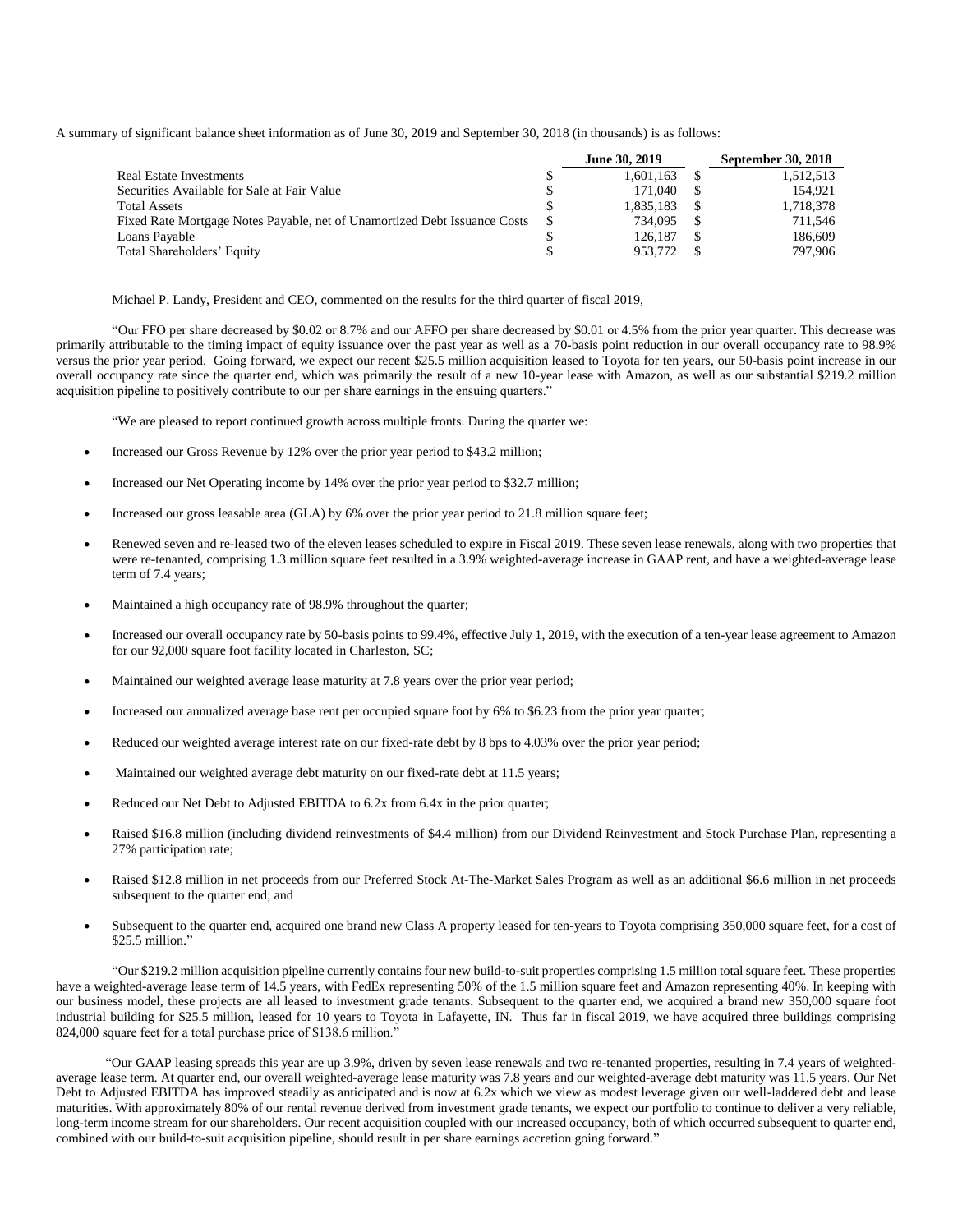Monmouth Real Estate Investment Corporation will host its Third Quarter FY 2019 Financial Results Webcast and Conference Call on Friday, August 2, 2019 at 10:00 a.m. Eastern Time. Senior management will discuss the results, current market conditions and future outlook.

Our Third Quarter FY 2019 financial results being released herein will be available on our website a[t www.mreic.reit](http://www.mreic.reit/) in the Investor Relations section, under Filings and Reports.

To participate in the **Webcast**, select the **3Q2019 Webcast and Earnings Call** "Link to Webcast" on the homepage of our website a[t www.mreic.reit,](http://www.mreic.reit/) in the Highlights section, which is located towards the bottom of the homepage. Interested parties can also participate via **conference call** by calling toll free 1-877-510-5852 (domestically) or 1-412-902-4138 (internationally).

The replay of the conference call will be available at 12:00 p.m. Eastern Time on Friday, August 2, 2019. It will be available until November 15, 2019, and can be accessed by dialing toll free 1-877-344-7529 (domestically) and 1-412-317-0088 (internationally) and entering the passcode 10131764. A transcript of the call and the webcast replay will be available at our website on the Investor Relations homepage[, www.mreic.reit.](http://www.mreic.reit/)

Monmouth Real Estate Investment Corporation, founded in 1968, is one of the oldest public equity REITs in the world. We specialize in single tenant, net-leased industrial properties, subject to long-term leases, primarily to investment-grade tenants. Monmouth Real Estate is a fully integrated and selfmanaged real estate company, whose property portfolio consists of 114 properties containing a total of approximately 22.3 million rentable square feet, geographically diversified across 30 states. In addition, we own a portfolio of REIT securities.

Certain statements included in this press release which are not historical facts may be deemed forward-looking statements within the meaning of the Private Securities Litigation Reform Act of 1995. Any such forward-looking statements are based on our current expectations and involve various risks and uncertainties. Although we believe the expectations reflected in any forward-looking statements are based on reasonable assumptions, we can provide no assurance those expectations will be achieved. The risks and uncertainties that could cause actual results or events to differ materially from expectations are contained in our annual report on Form 10-K and described from time to time in our other filings with the SEC. We undertake no obligation to publicly update or revise any forward-looking statements whether as a result of new information, future events, or otherwise.

## Notes:

(1) Non-U.S. GAAP Information: FFO, as defined by the National Association of Real Estate Investment Trusts (NAREIT), represents net income attributable to common shareholders, as defined by accounting principles generally accepted in the United States of America (U.S. GAAP), excluding extraordinary items, as defined under U.S. GAAP, gains or losses from sales of previously depreciated real estate assets, impairment charges related to depreciable real estate assets, plus certain non-cash items such as real estate asset depreciation and amortization. Included in the NAREIT FFO White Paper - 2018 Restatement, is an option pertaining to assets incidental to our main business in the calculation of NAREIT FFO to make an election to include or exclude mark-to-market changes in the value recognized on these marketable equity securities. In conjunction with the adoption of the FFO White Paper - 2018 Restatement, for all periods presented, we have elected to exclude unrealized gains and losses from our investments in marketable equity securities from our FFO calculation. Prior to the adoption of the FFO White Paper – 2018 Restatement, we utilized Core Funds From Operations (Core FFO), which we defined as FFO, excluding Unrealized Holding Gains or Losses Arising During the Periods. NAREIT created FFO as a non-GAAP supplemental measure of REIT operating performance. We define Adjusted Funds From Operations (AFFO) as FFO, excluding stock based compensation expense, depreciation of corporate office tenant improvements, amortization of deferred financing costs, lease termination income, net gain or loss on sale of securities transactions, effect of non-cash U.S. GAAP straight-line rent adjustments and subtracting recurring capital expenditures. We define recurring capital expenditures as all capital expenditures that are recurring in nature, excluding capital expenditures related to expansions at our current locations or capital expenditures that are incurred in conjunction with obtaining a new lease or a lease renewal. We believe that, as widely recognized measures of performance used by other REITs, FFO and AFFO may be considered by investors as supplemental measures to compare our operating performance to those of other REITs. FFO and AFFO exclude historical cost depreciation as an expense and may facilitate the comparison of REITs which have a different cost basis. However, other REITs may use different methodologies to calculate FFO and AFFO and, accordingly, our FFO and AFFO may not be comparable to all other REITs. The items excluded from FFO and AFFO are significant components in understanding our financial performance.

FFO and AFFO are non-GAAP performance measures and (i) do not represent Cash Flow from Operations as defined by U.S. GAAP; (ii) should not be considered as an alternative to Net Income or Net Income Attributable to Common Shareholders as a measure of operating performance or to Cash Flows from Operating, Investing and Financing Activities; and (iii) are not an alternative to Cash Flows from Operating, Investing and Financing Activities as a measure of liquidity. FFO and AFFO, as calculated by us, may not be comparable to similarly titled measures reported by other REITs.

The following is a reconciliation of the Company's U.S. GAAP Net Income (Loss) Attributable to Common Shareholders to the Company's FFO and AFFO for the three and nine months ended June 30, 2019 and 2018 (in thousands):

|                                                                           | <b>Three Months Ended</b> |           | <b>Nine Months Ended</b> |           |  |
|---------------------------------------------------------------------------|---------------------------|-----------|--------------------------|-----------|--|
|                                                                           | 6/30/2019                 | 6/30/2018 | 6/30/2019                | 6/30/2018 |  |
| Net Income (Loss) Attributable to Common Shareholders (1)                 | \$(3,121)                 | \$10,323  | \$(11,664)               | \$31,033  |  |
| Plus: Unrealized Holding Losses Arising During the Periods (2)            | 11,609                    | $-()$ -   | 38,668                   | $-0-$     |  |
| Plus: Depreciation Expense (excluding Corporate Office Capitalized Costs) | 10.665                    | 9,123     | 31.692                   | 26,386    |  |
| Plus: Amortization of Intangible Assets                                   | 490                       | 417       | 1,495                    | 1,158     |  |
| Plus: Amortization of Capitalized Lease Costs                             | 256                       | 222       | 726                      | 660       |  |
| Less: Gain on Sale of Real Estate Investments                             | $-0-$                     | (2,097)   | $-0-$                    | (7, 486)  |  |
| FFO Attributable to Common Shareholders                                   | 19,899                    | 17,988    | 60,917                   | 51,751    |  |
| Plus: Depreciation of Corporate Office Capitalized Costs                  | 168                       | 39        | 376                      | 118       |  |
| <b>Plus: Stock Compensation Expense</b>                                   | 231                       | 97        | 574                      | 339       |  |
| Plus: Amortization of Financing Costs                                     | 319                       | 315       | 956                      | 911       |  |
| Less: Gain on Sale of Securities Transactions                             | $-0-$                     | $-()$ -   | $-()$ -                  | (111)     |  |
| Less: Lease Termination Income                                            | $-0-$                     | $-()$ -   | $-()$ -                  | (210)     |  |
| Less: Recurring Capital Expenditures                                      | (702)                     | (490)     | (1,888)                  | (774)     |  |
| Less: Effect of Non-cash U.S. GAAP Straight-line Rent Adjustment          | (527)                     | (601)     | (1, 352)                 | (1, 357)  |  |
| <b>AFFO Attributable to Common Shareholders</b>                           | \$19,388                  | \$17,348  | \$59,583                 | \$50,667  |  |